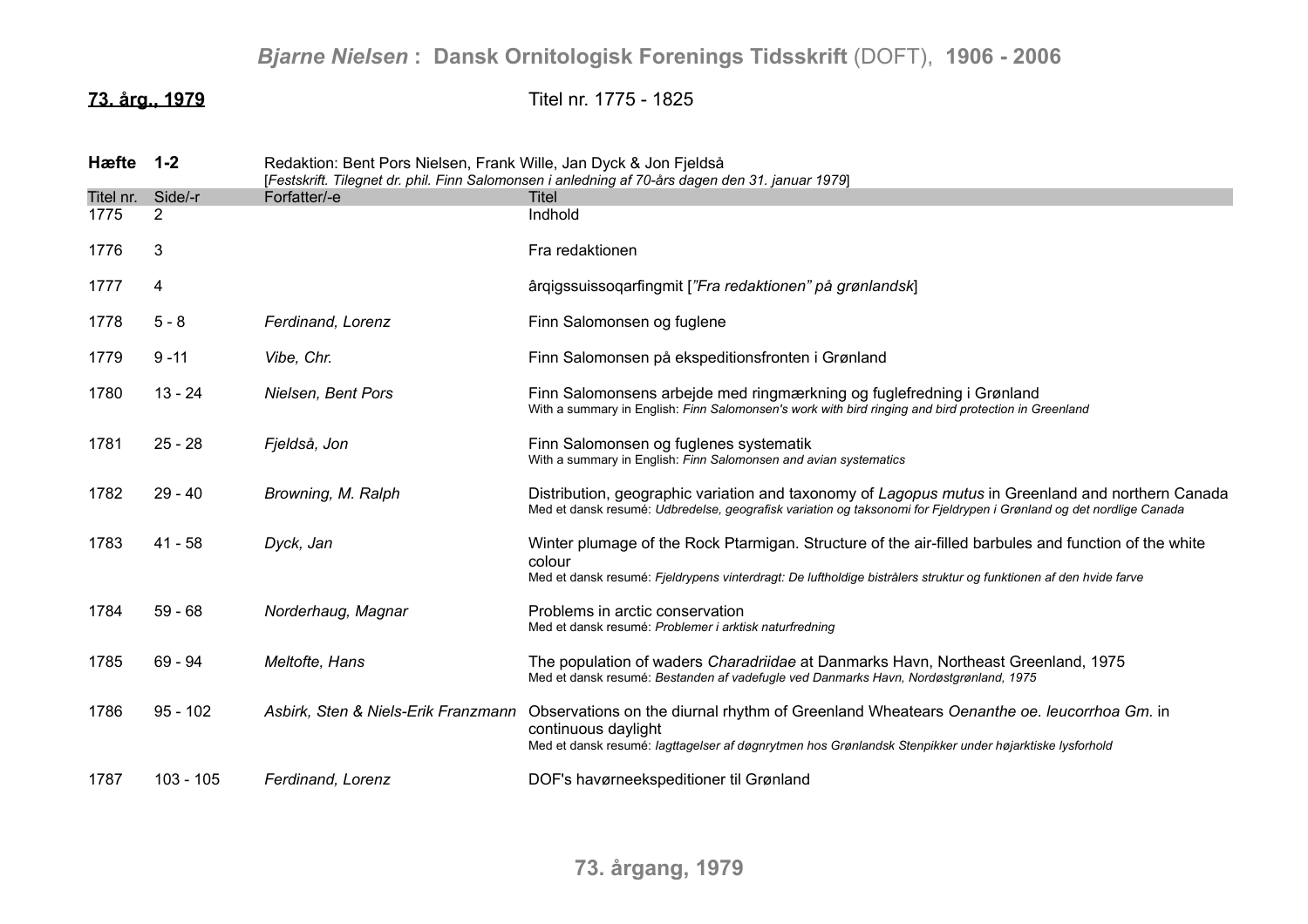| 1788 | 107 - 130 | Hansen, Kjeld            | Status over bestanden af Havørn Haliaeetus albicilla groenlandicus Brehm i grønland i årene 1972-74<br>With a summary in English: Population Status for the Greenland White-tailed Eagle Haliaeetus albicilla groenlandicus Brehm<br>Covering the Years 1972-74             |
|------|-----------|--------------------------|-----------------------------------------------------------------------------------------------------------------------------------------------------------------------------------------------------------------------------------------------------------------------------|
| 1789 | 131 - 156 | Christensen, Jens        | Den grønlandske Havørn Haliaeetus albicilla groenlandicus Brehm ynglebiotop, redeplacering og rede<br>With a summary in English: The breeding habitat, nest-site and nest of the Greenland White-tailed Eagle Haliaeetus albicilla<br>groenlandicus Brehm                   |
| 1790 | 157 - 164 | Kampp, Kaj & Frank Wille | Fødevaner hos den grønlandske Havørn Haliaeetus albicilla groenlandicus Brehm<br>With a summary in English: Food habitats of the Greenland White-tailed Eagle Haliaeetus albicilla groenlandicus Brehm                                                                      |
| 1791 | 165 - 170 | Wille, Frank             | Den grønlandske Havørn Haliaeetus albicilla groenlandicus Brehm fødevalg - metode og foreløbige<br>resultater<br>With a summary in English: Choice of food of the Grennland White-tailed Eagle Haliaeetus albicilla groenlandicus Brehm -<br>method and preliminary results |
| 1792 | 171 - 176 | Boertmann, David         | Ornithologiske observationer i Vestgrønland i somrene 1972-77<br>With a summary in English: Ornithological observations from West Greenland, 1972-77                                                                                                                        |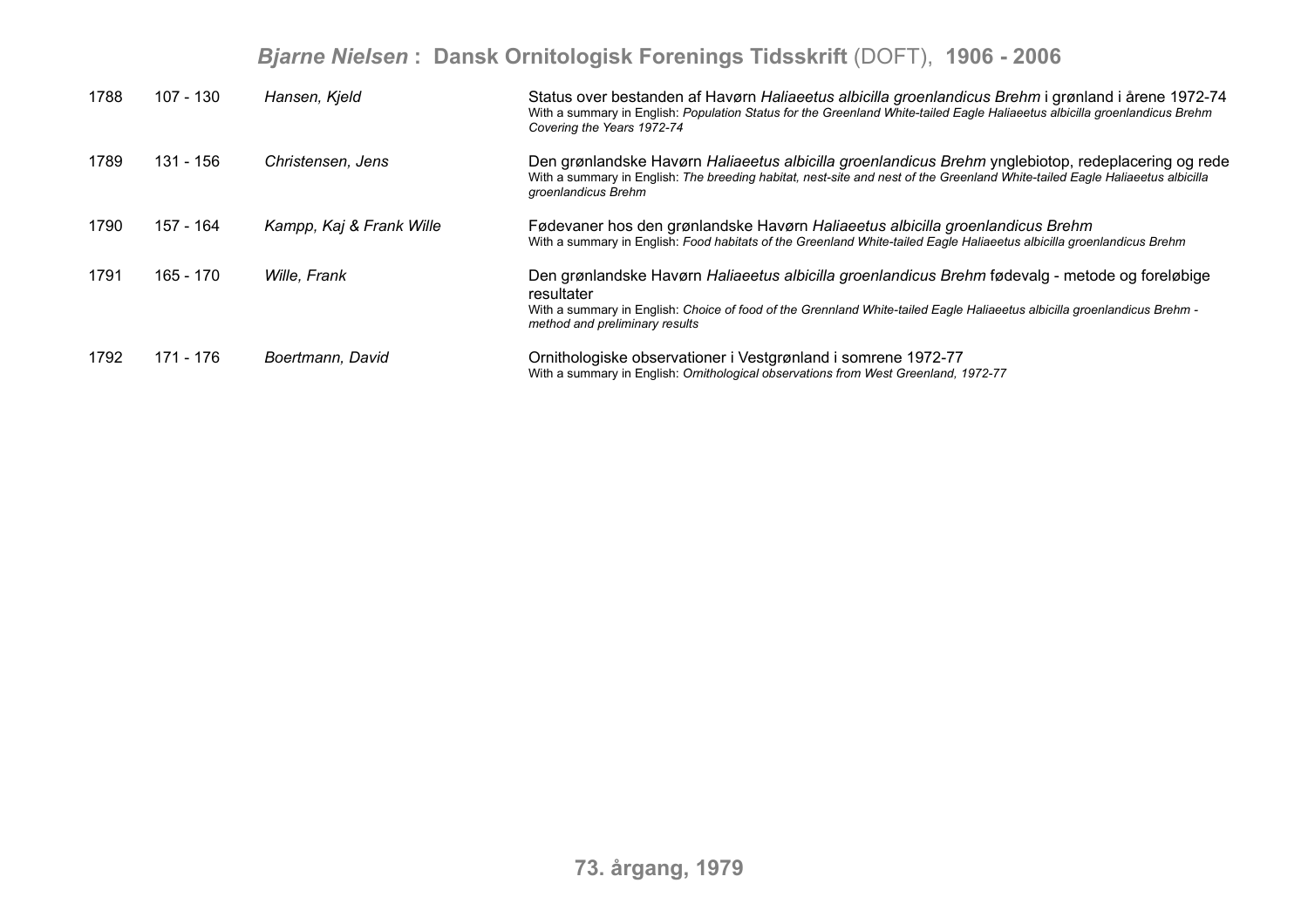| Hæfte 3           |             | Redaktion: Sten Asbirk, Jan Dyck, Jon Fjeldså & Frank Wille |                                                                                                                                                                                                       |
|-------------------|-------------|-------------------------------------------------------------|-------------------------------------------------------------------------------------------------------------------------------------------------------------------------------------------------------|
| Titel nr. Side/-r |             | Forfatter/-e                                                | Titel                                                                                                                                                                                                 |
| 1793              | 177 - 179   | Woodell, S. R. J.                                           | Nesting of the American Water Pipit Anthus spinoletta rubescens (Tunstall) at Godhavn, West<br>Greenland                                                                                              |
|                   |             |                                                             | Med et dansk resumé: Amerikansk Skærpiber fundet ynglende ved Godhavn, Vestgrønland                                                                                                                   |
| 1794              | 180         |                                                             | [Vinder af fotokonkurrencen]                                                                                                                                                                          |
| 1795              | 181 - 184   | Kristensen, Reinhardt Møbjerg                               | Nogle observationer over sjældne fugle på Disko, Vestgrønland i 1976-77<br>With a summary in English: Observations on some rare birds on Disko Island, West Greenland, 1976-77                        |
| 1796              | 185 - 189   | Hardy, D. E.                                                | Observations on geese of the Kong Oscars Fjord region of North-east Greenland 1971<br>Med et dansk resumé: Observationer af gæs i Kong Oscars Fjord området, Nordøstgrønland, 1971                    |
| 1797              | 190         |                                                             | [Nr. 2 i fotokonkurrencen]                                                                                                                                                                            |
| 1798              | 191 - 206   | Salomonsen, Finn                                            | Fra Zoologisk Museum XXV. Trettende foreløbige liste over genfundne grønlandske ringfugle<br>With a summary in English: Thirteenth preliminary list of recoveries abroad of birds ringed in Greenland |
| 1799              | $207 - 214$ | Asbirk, Sten                                                | A description of Danish Black Guillemots Cepphus grylle with remarks on the validity of ssp. atlantis<br>Med et dansk resumé: Danske Tejsters racetilhørsforhold                                      |
| 1800              | $215 - 224$ | Noer, Henning                                               | Speeds of migrating waders Charadriidae<br>Med et dansk resumé: Trækhastigheder af vadefugle                                                                                                          |
| 1801              | $225 - 231$ | <b>Møller, Anders Pape</b>                                  | Et forsøg på en kortlægning af den ornithologiske aktivitet i Nordjylland<br>With a summary in English: An investigation of ornithological activity in Northern Jutland, Denmark                      |
| 1802              | 232         |                                                             | [Nr. 3 i fotokonkurrencen]                                                                                                                                                                            |
| 1803              | 232         |                                                             | Fotokonkurrencen                                                                                                                                                                                      |
| 1804              | $233 - 243$ | Møller, Anders Pape                                         | Bestandsændringer hos spurvefugle Passeres i Nordjylland i årene 1960-76<br>With a summary in English: Population changes among passerines in North Jutland, Denmark, 1960-1976                       |
| 1805              | 243 - 249   |                                                             | Mindre meddelelser                                                                                                                                                                                    |
| 1806              | 249 - 252   |                                                             | Debat                                                                                                                                                                                                 |
| 1807              | 252         |                                                             | Aktuelt                                                                                                                                                                                               |
| 1808              | 253 - 256   |                                                             | Anmeldelser                                                                                                                                                                                           |
|                   |             |                                                             |                                                                                                                                                                                                       |